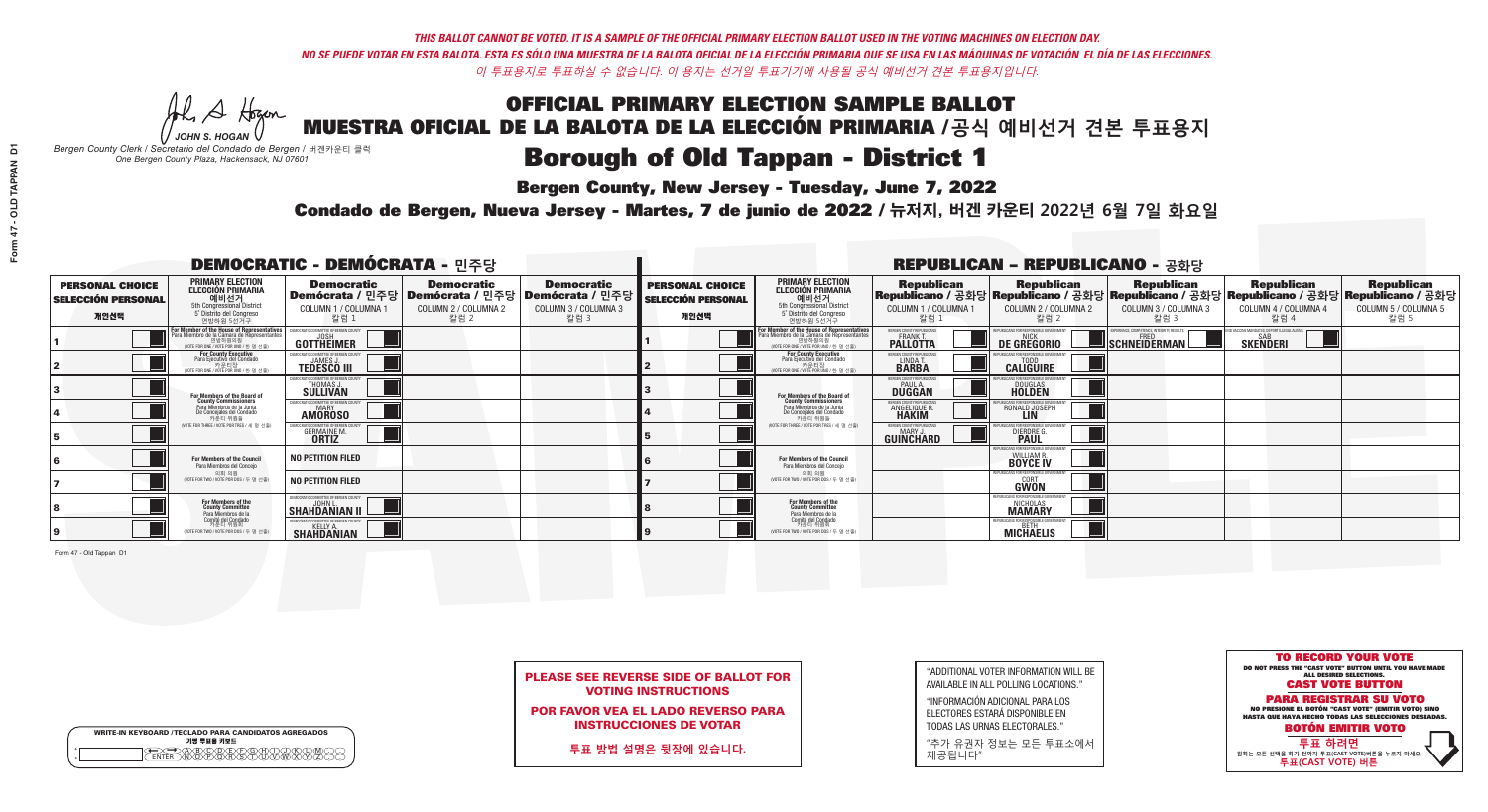## OFFICIAL PRIMARY ELECTION SAMPLE BALLOT MUESTRA OFICIAL DE LA BALOTA DE LA ELECCIÓN PRIMARIA /**공식 예비선거 견본 투표용지 Borough of Old Tappan - District 2**

**Bergen County, New Jersey - Tuesday, June 7, 2022** 

A Hogen *JOHN S. HOGAN*

| <b>WRITE-IN KEYBOARD /TECLADO PARA CANDIDATOS AGREGADOS</b><br>기명 투표용 키보드 |  |
|---------------------------------------------------------------------------|--|
| @@@@@@@@@@@@<br>\@@@@@@@@@@@@@@<br><b>FNTFR</b>                           |  |

*Bergen County Clerk / Secretario del Condado de Bergen /* 버겐카운티 클럭 *One Bergen County Plaza, Hackensack, NJ 07601*

Condado de Bergen, Nueva Jersey - Martes, 7 de junio de 2022 / 뉴저지, 버겐 카운티 2022년 6월 7일 화요일 *One Bergen County Plaza, Hackensack, NJ 07601*



| <b>PLEASE SEE REVERSE SIDE OF BALLOT FOR</b> |
|----------------------------------------------|
| <b>VOTING INSTRUCTIONS</b>                   |

POR FAVOR VEA EL LADO REVERSO PARA INSTRUCCIONES DE VOTAR

**투표 방법 설명은 뒷장에 있습니다.**

"ADDITIONAL VOTER INFORMATION WILL BE AVAILABLE IN ALL POLLING LOCATIONS."

"INFORMACIÓN ADICIONAL PARA LOS ELECTORES ESTARÁ DISPONIBLE EN TODAS LAS URNAS ELECTORALES."

"추가 유권자 정보는 모든 투표소에서 제공됩니다"

Form 47 - Old Tappan D2

| <b>DEMOCRATIC - DEMÓCRATA - 민주당</b>                         |                                                                                                                                             |                                                                            |                                                   |                                                                                                        |                                                             |                                                                                                                                               |                                                            | <b>REPUBLICAN - REPUBLICANO - 공화당</b>                                                                                                          |                                                   |                                                                 |                                                   |
|-------------------------------------------------------------|---------------------------------------------------------------------------------------------------------------------------------------------|----------------------------------------------------------------------------|---------------------------------------------------|--------------------------------------------------------------------------------------------------------|-------------------------------------------------------------|-----------------------------------------------------------------------------------------------------------------------------------------------|------------------------------------------------------------|------------------------------------------------------------------------------------------------------------------------------------------------|---------------------------------------------------|-----------------------------------------------------------------|---------------------------------------------------|
| <b>PERSONAL CHOICE</b><br><b>SELECCIÓN PERSONAL</b><br>개인선택 | <b>PRIMARY ELECTION</b><br><b>ELECCIÓN PRIMARIA</b><br>예비선거<br>5th Congressional District<br>5° Distrito del Congreso<br>연방하원 5선거구          | <b>Democratic</b><br>COLUMN 1 / COLUMNA 1<br>칼럼 :                          | <b>Democratic</b><br>COLUMN 2 / COLUMNA 2<br>칼럼 2 | <b>Democratic</b><br>│Demócrata / 민주당│Demócrata / 민주당│Demócrata / 민주당┃<br>COLUMN 3 / COLUMNA 3<br>칼럼 3 | <b>PERSONAL CHOICE</b><br><b>SELECCIÓN PERSONAL</b><br>개인선택 | <b>PRIMARY ELECTION</b><br><b>ELECCIÓN PRIMARIA</b><br><u>. 예비선거</u><br>5th Congressional District<br>5° Distrito del Congreso<br>연방하원 5선거구   | <b>Republican</b><br>COLUMN 1 / COLUMNA 1<br>칼럼            | <b>Republican</b><br>Republicano / 공화당 Republicano / 공화당 Republicano / 공화당 Republicano / 공화당 Republicano / 공화당<br>COLUMN 2 / COLUMNA 2<br>칼럼 2 | <b>Republican</b><br>COLUMN 3 / COLUMNA 3<br>칼럼 3 | <b>Republican</b><br>COLUMN 4 / COLUMNA 4<br>칼럼 4               | <b>Republican</b><br>COLUMN 5 / COLUMNA 5<br>칼럼 5 |
|                                                             | or Member of the House of Representatives<br>ara Miembro de la Cámara de Representantes<br>연방하원의원<br>(VOTE FOR ONE / VOTE POR UNO / 한 명 선출) | DEMOCRATIC COMMITTEE OF BERGEN COUNTY<br>JOSH<br><b>GOTTHEIMER</b>         |                                                   |                                                                                                        |                                                             | For Member of the House of Representatives<br>Para Miembro de la Cámara de Representantes<br>연방하원의원<br>(VOTE FOR ONE / VOTE POR UNO / 한 명 선출) | BERGEN COUNTY REPUBLICANS<br>FRANK T.<br><b>PALLOTTA</b>   | DE GREGORIO                                                                                                                                    | SCHNEIDERMAN                                      | D VACCINE MANDATES, DEPORT ILLEGAL ALIENS. [<br><b>SKENDERI</b> |                                                   |
|                                                             | For County Executive<br>Para Ejecutivo del Condado<br>가운티장 - 카운티장<br>(VOTE FOR ONE / VOTE POR UNO / 한 명 선출)                                 | )EMOCRATIC COMMITTEE OF BERGEN COUNTY<br><b>TEDESCO III</b>                |                                                   |                                                                                                        |                                                             | <b>For County Executive</b><br>Para Ejecutivo del Condado<br>카운티장<br>(VOTE FOR ONE / VOTE POR UNO / 한 명 선출)                                   | BERGEN COUNTY REPUBLICAN<br>LINDA T.                       | <b>CALIGUIRE</b>                                                                                                                               |                                                   |                                                                 |                                                   |
|                                                             | For Members of the Board of<br>County Commissioners                                                                                         | MOCRATIC COMMITTEE OF BERGEN COUNT<br><b>THOMAS J.</b><br><b>SULLIVAN</b>  |                                                   |                                                                                                        |                                                             | For Members of the Board of<br>County Commissioners                                                                                           | ERGEN COUNTY REPUBLICAN<br><b>PAUL A.</b><br><b>DUGGAN</b> | <b>DOUGLAS</b>                                                                                                                                 |                                                   |                                                                 |                                                   |
|                                                             | Para Miembros de la Junta<br>De Concejales del Condado<br>카우티 위원들                                                                           | <b>OCRATIC COMMITTEE OF BERGEN COUNTY</b><br><b>MARY</b><br><b>AMOROSO</b> |                                                   |                                                                                                        |                                                             | Para Miembros de la Junta<br>De Concejales del Condado<br>카우티 위원들                                                                             | ERGEN COUNTY REPUBLICAN<br>ANGELIQUE R                     | RONALD JOSEPH<br><b>LIN</b>                                                                                                                    |                                                   |                                                                 |                                                   |
|                                                             | NOTE FOR THREE / VOTE POR TRES / 세 명 선출)                                                                                                    | TIC COMMITTEE OF BERGEN CO<br><b>GERMAINE M.</b>                           |                                                   |                                                                                                        |                                                             | NOTE FOR THREE / VOTE POR TRES / 세 명 선출                                                                                                       | ERGEN COUNTY REPUBLICANS<br>MARY J.<br>GUINCHARD           | FOR RESPONSIBI E G<br>DIERDRE G                                                                                                                |                                                   |                                                                 |                                                   |
|                                                             | For Members of the Council<br>Para Miembros del Conceio                                                                                     | <b>NO PETITION FILED</b>                                                   |                                                   |                                                                                                        |                                                             | <b>For Members of the Council</b><br>Para Miembros del Concejo                                                                                |                                                            | RI ICANS ENR RESPONSIRI E GO<br><b>WILLIAM R.<br/>BOYCE IV</b>                                                                                 |                                                   |                                                                 |                                                   |
|                                                             | 의회 의원<br>(VOTE FOR TWO / VOTE POR DOS / 두 명 선출                                                                                              | <b>NO PETITION FILED</b>                                                   |                                                   |                                                                                                        |                                                             | 의회 의원<br>(VOTE FOR TWO / VOTE POR DOS / 두 명 선출)                                                                                               |                                                            | PUBLICANS FOR RESPONSIBLE GOVERNMEN<br>GŴÖN                                                                                                    |                                                   |                                                                 |                                                   |
|                                                             | For Members of the<br>County Committee<br>Para Miembros de la<br>Comité del Condado                                                         | <b>MAGARRO</b>                                                             |                                                   |                                                                                                        |                                                             | For Members of the<br>County Committee<br>Para Miembros de la<br>Comité del Condado                                                           |                                                            | EPUBLICANS FOR RESPONSIBLE<br><b>AUTH</b>                                                                                                      |                                                   |                                                                 |                                                   |
|                                                             | 카운티 위원회<br>NOTE FOR TWO / VOTE POR DOS / 두 명 선출)                                                                                            | <b>NO PETITION FILED</b>                                                   |                                                   |                                                                                                        |                                                             | 카운티 위원회<br>NOTE FOR TWO / VOTE POR DOS / 두 명 선출)                                                                                              |                                                            | REPUBLICANS FOR RESPONSIBLE (<br>ELSA<br><b>AUTH</b>                                                                                           |                                                   |                                                                 |                                                   |